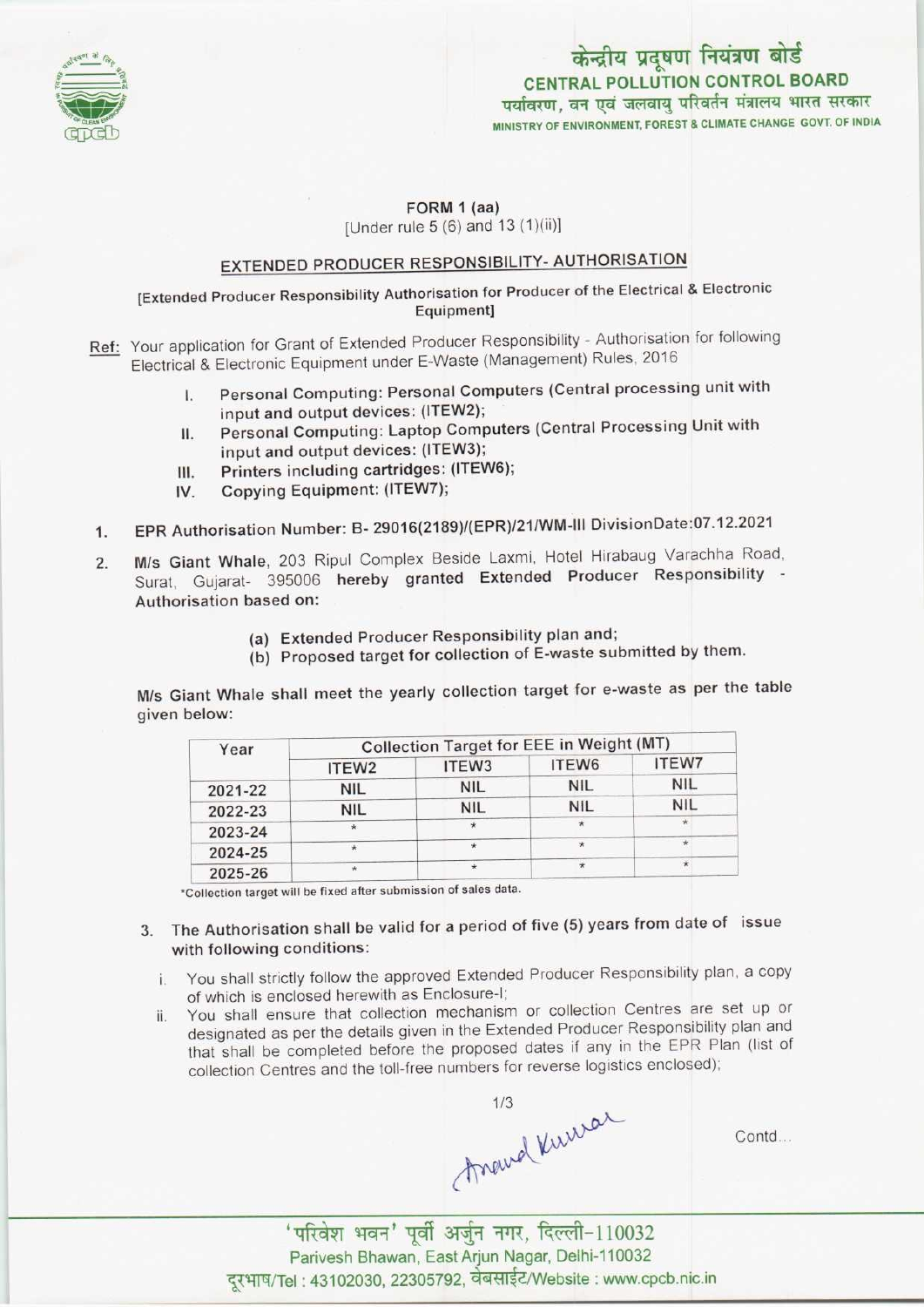

From pre page....

- iii. You shall ensure that all the collected e-waste is channelized to your dismantler/recycler M/s Greenzon Recycling Pvt. Ltd. R-30, UPSIDC industrial area. Sikandrabad, Bulandshahr and records shall be maintained at recycier/dismantler and your end;
- iv. You shall maintain records, in Form-2 of these Rules, of e-waste and make such records available for scrutiny by Central Pollution Control Board;
- v. You shall file annual returns in Form-3 to the Central Pollution Control Board on or before 30th day of June following the financial year to which that returns relates.

#### vi. General Terms & Conditions of the Authorisation:

- a. The authorisation shall comply with provisions of the Environment (Protection) Act, 1986 and the E-waste (Management) Rules.2016 made there under;
- b.The authorisation or its renewal shall be produced for inspection at the request of an officer authorised by the Central Pollution Control Board;
- c.Any change in the approved Extended Producer Responsibility plan should be informed to Central Pollution Control Board within 15 days on which decision shall be communicated by Central Pollution Control Board within sixty days;
- d. It is the duty of the authorised person to take prior permission of the Central Pollution Control Board to close down any collection centre/points or any other facility which are part of the EPR plan;
- e.An application for the renewal of authorisation shall be made aslaid down in subrule (vi) of rule of 13(1) the E-Waste (Management) Rules, 2016;
- f.The Board reserves right to cancel/amend/revoke the authorisation at any time as per the policy of the Board or Government.

#### vii. Additional Conditions: -

- a) That the applicant will submit annual sales data along with annual returns;
- b) That the applicant has to ensure that the addresses of collection points provided by them in their EPR Plan are correct and traceable and the collection points/centres are functional;
- c) That the applicant will submit revised application for grant of EPR Authorisation in case of applicant adding/changing PRO or changing its EPR Plan;

 $2/3$ Arand Kunicar

Contd...